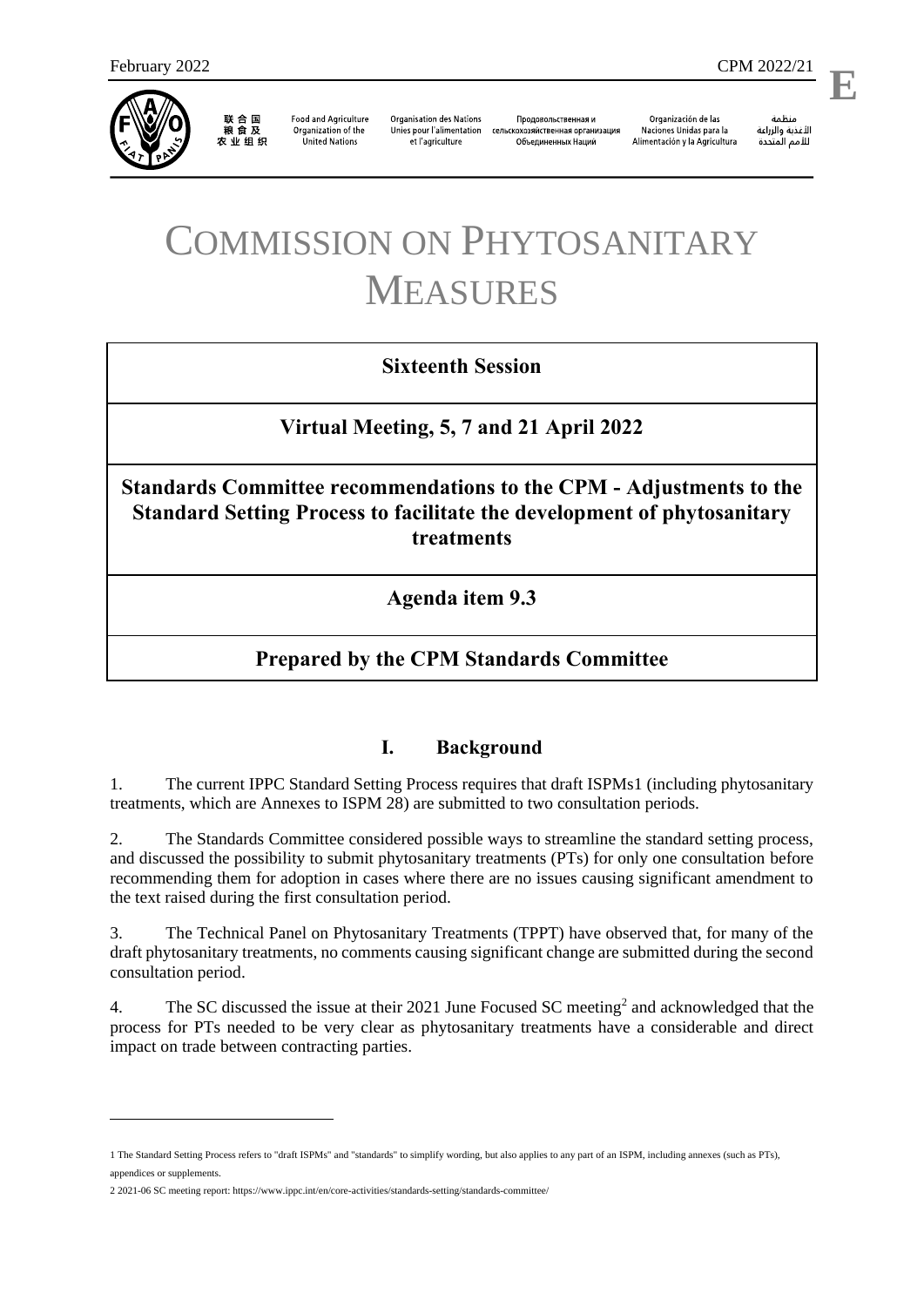Thereafter, a small group of SC members drafted a paper on determining criteria for the decision of sending phytosanitary treatments for adoption after only one consultation period and in September 2021<sup>3</sup> the SC agreed to the following recommendations for the CPM and invited the CPM to adopt the consequential changes to the Standard Setting Process (see Attachment 1, yellow highlights and red text).

## **II. Decision on whether a second consultation is needed**

5. A decision on whether a second consultation is needed would rest with the SC, and would be based upon a review of a recommendation by the TPPT, the consultation comments and the responses to these comments prepared by the TPPT. In principle the SC agreed that if no comment is raised leading to significant change to the text, the draft phytosanitary treatment could be recommended to the CPM for adoption after only one consultation.

6. The SC proposed the following criteria to recommend a phytosanitary treatment for adoption after first consultation to be included in the Standard Setting Procedure Manual:

7. No comment requests or results in a significant change to the text of the phytosanitary treatment (e.g. the treatment schedule, the target regulated article, the target pest)

8. No comment expressing disagreement with approving the phytosanitary treatment for adoption

9. Once the SC decides to recommend the phytosanitary treatment for adoption after only one consultation, the responses to the consultation comments will be published, and, as with all standards, CPs will have a chance (6 weeks) to review and submit an objection to the phytosanitary treatment before the CPM.

# **III. Change to the Standard Setting Procedure**

10. The proposed change to the Standard Setting Procedure standard setting process is presented in Attachment 1 of this document (added text highlighted in yellow).



1

<sup>3</sup> 2021-09 Report of the Standards Committee Virtual Focused Meeting[: https://www.ippc.int/en/publications/90346/](https://www.ippc.int/en/publications/90346/)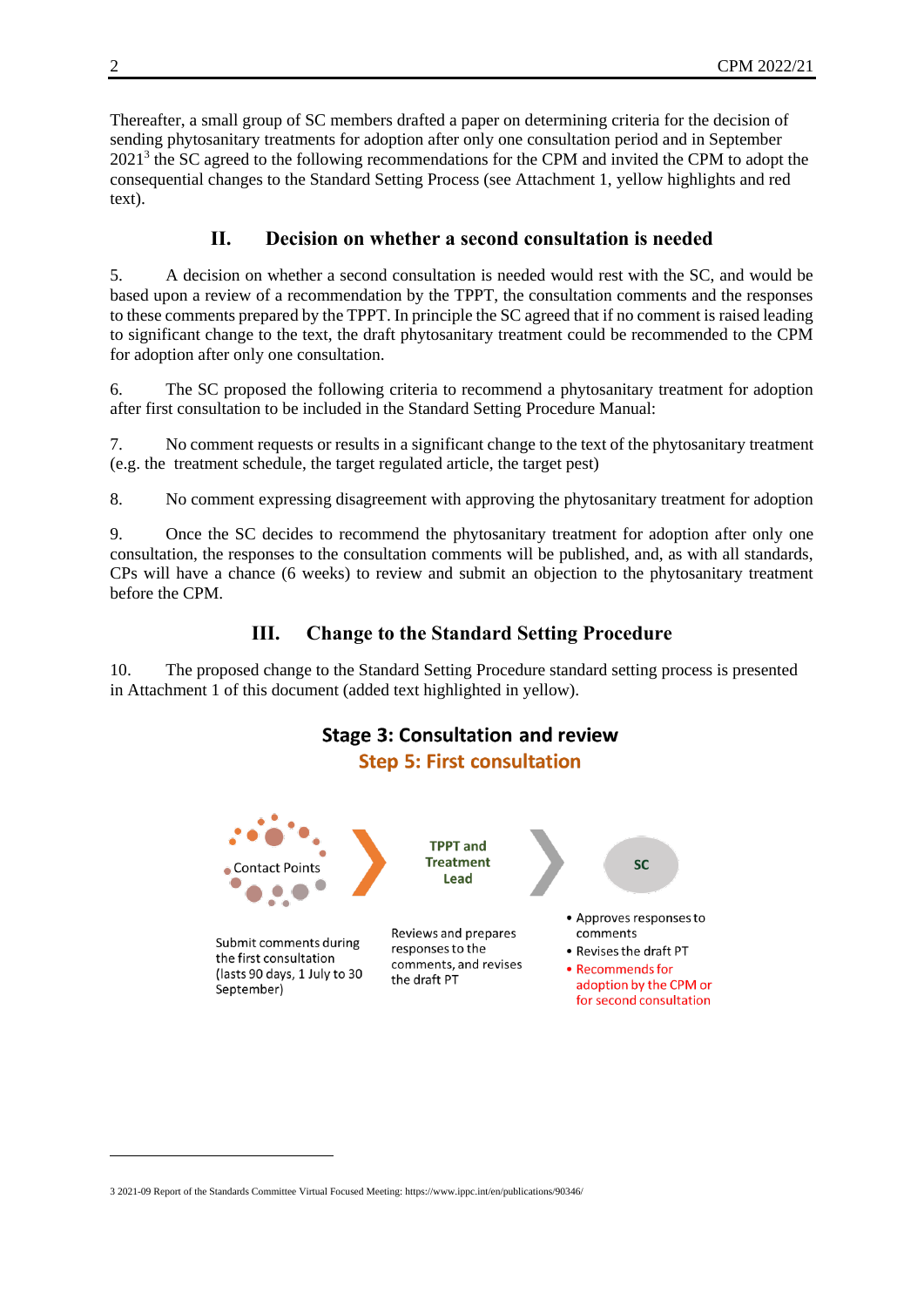# **IV. Recommendations to CPM**

#### 11. The CPM is invited to

1) *Consider* the recommendation of the SC and adopt the modified Standard Setting Procedure as presented in Attachment 1 of this document (highlighted in yellow and in red text).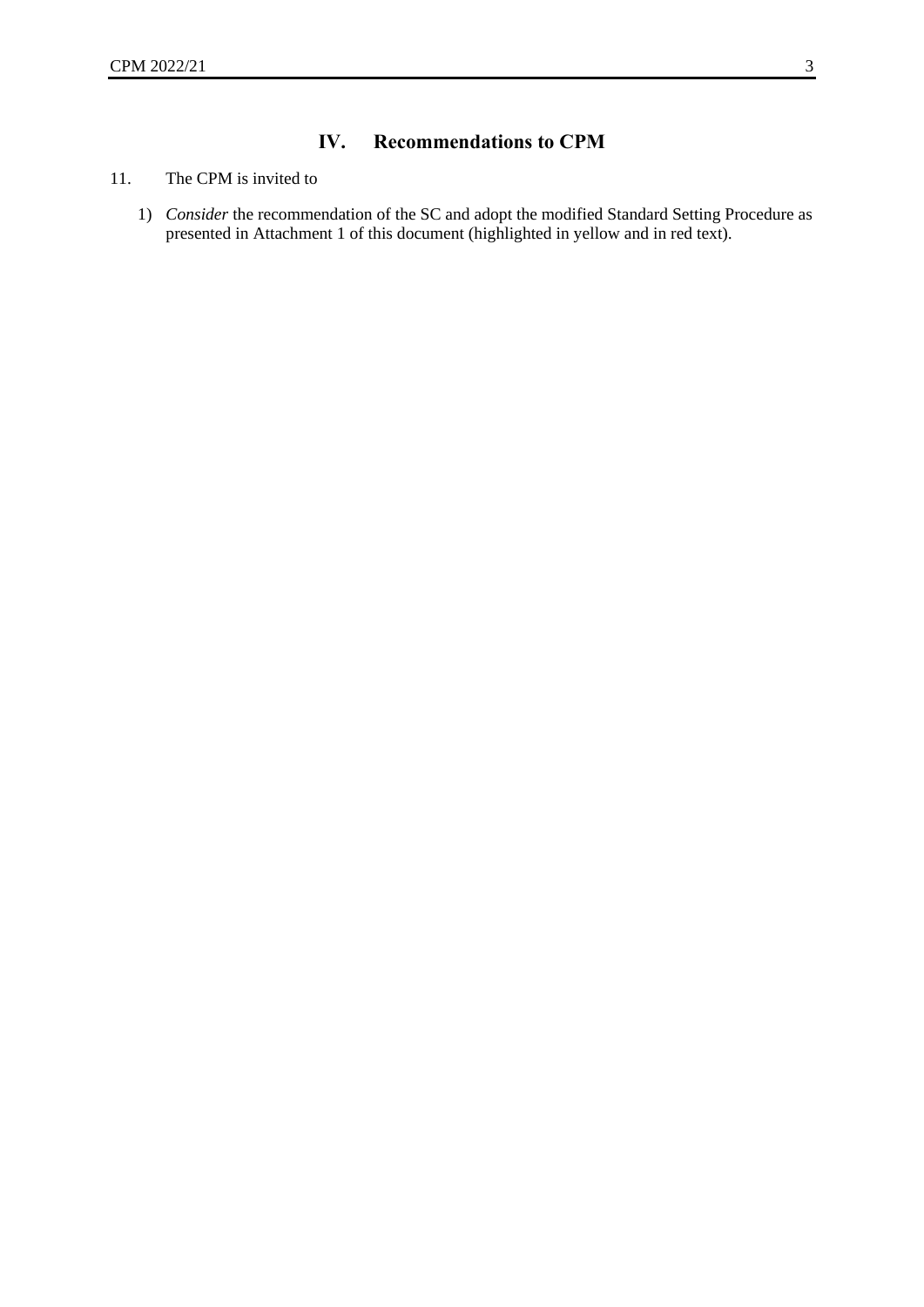## **ATTACHMENT 1 - IPPC Standard Setting Procedure as adopted by CPM-11 (2016) (Appendix 07 of the CPM-11 report)**

#### **INTERNATIONAL PLANT PROTECTION CONVENTION STANDARD SETTING PROCEDURE (ANNEX 3 OF THE RULES OF PROCEDURE OF THE COMMISSION ON PHYTOSANITARY MEASURES)**

- *[1]* The process for the development of International Standards for Phytosanitary Measures (ISPMs) is divided into four stages:
	- Stage 1: Developing the *List of topics for IPPC standards*
	- Stage 2: Drafting
	- Stage 3: Consultation for draft ISPMs
	- Stage 4: Adoption and publication.
- *[2]* Relevant Interim Commission on Phytosanitary Measures (ICPM) / Commission on Phytosanitary Measures (CPM) decisions on many aspects of the Standard setting procedure have been compiled in the IPPC Procedure manual for standard setting, which is available on the International Phytosanitary Portal (IPP, [www.ippc.int\)](http://www.ippc.int/).

#### **STAGE 1: Developing the** *List of topics for IPPC standards*

#### **Step 1: Call for topics**

1

- [3] The IPPC Secretariat makes a call for topics<sup>1</sup> every two years. Contracting parties (CPs) and regional plant protection organizations (RPPOs) submit detailed proposals for new topics or for the revision of existing ISPMs to the IPPC Secretariat. Submissions should be accompanied with a draft specification (except for Diagnostic protocols (DPs)), a literature review and justification that the proposed topic meets the CPM-approved criteria for topics (available in the IPPC Procedure manual for standard setting). To indicate a global need for the proposed topic, submitters are encouraged to gain support from CPs and RPPOs in other regions.
- *[4]* A separate call for submissions for Phytosanitary treatments (PTs) is made.
- *[5]* The Standards Committee (SC), taking into account the IPPC Strategic Framework and the *Criteria for justification and prioritization of proposed topics*, reviews the submissions. The SC reviews the *List of topics for IPPC standards* (including subjects), adding topics and giving each topic a recommended priority. This list is recommended to the CPM.
- *[6]* The CPM reviews, changes and adopts the *List of topics for IPPC standards*, including assigning a priority for each topic.
- *[7]* A revised List of topics for IPPC standards is made available.

#### **Step 2: Annual review of the** *List of topics for IPPC standards*

*[8]* Annually the SC reviews the *List of topics for IPPC standards* and recommends changes (including deletions, or changes in priority) to the CPM. In exceptional circumstances, in response to a specific need, the SC may recommend an addition to the *List of topics for IPPC standards*.

<sup>&</sup>lt;sup>1</sup> This is a call for "technical area", "topic", "Diagnostic Protocol (DP)", see the *Hierarchy of terms for standards* in the IPPC Procedure manual for standard setting.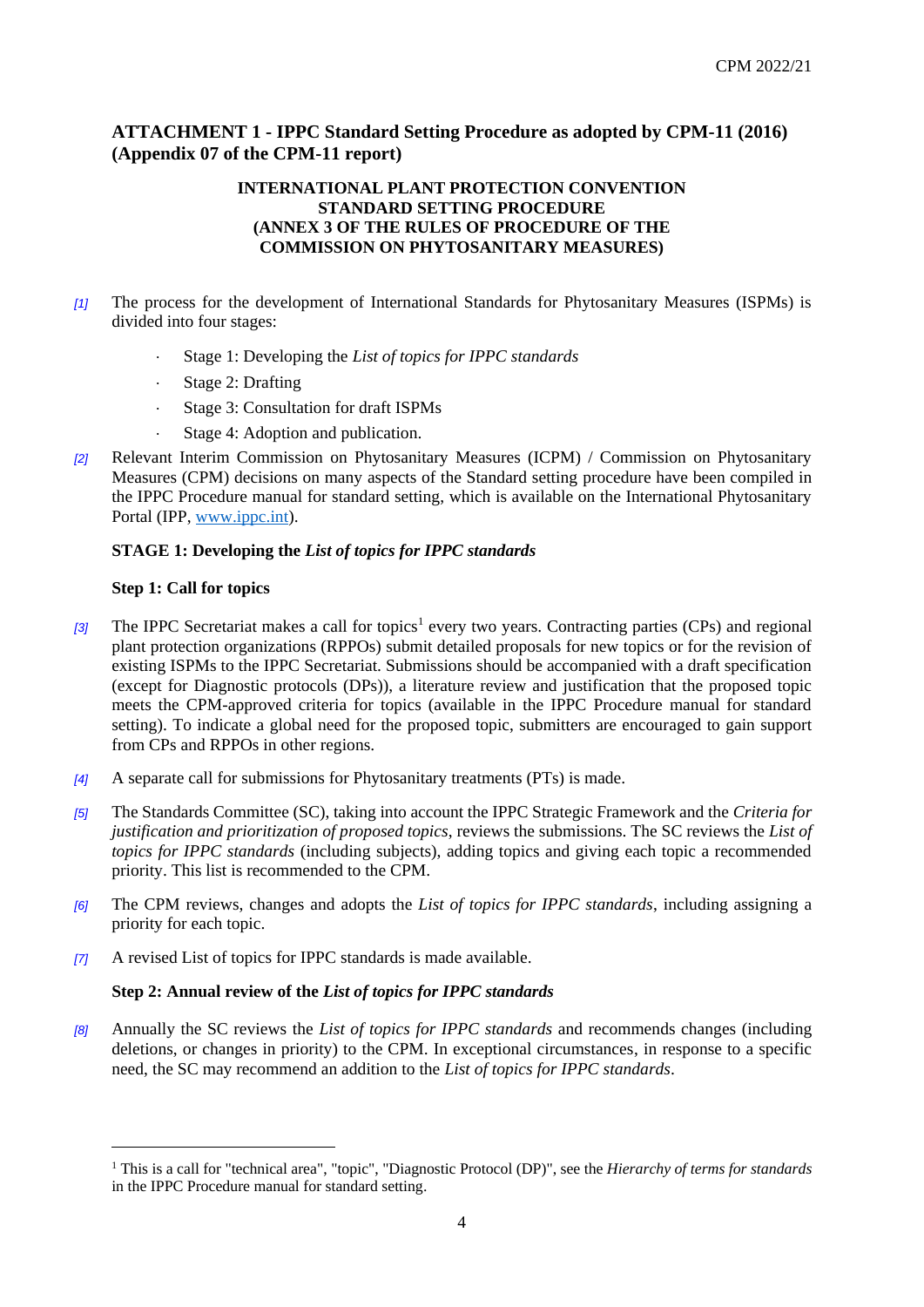- *[9]* The CPM reviews the *List of topics for IPPC standards* recommended by the SC. The CPM changes and adopts the *List of topics for IPPC standards*, including assigning a priority for each topic. A revised *List of topics for IPPC standards* is made available.
- *[10]* In any year, when a situation arises in which an ISPM or a revision to an ISPM is required urgently, the CPM may add such a topic into the *List of topics for IPPC standards*.

#### **Stage 2: Drafting**

#### **Step 3: Development of a specification**

- *[11]* The SC should be encouraged to assign a lead steward and assistant(s) for each topic. These assistants could be from outside the SC, such as potential SC replacement members, former SC members, technical panel (TP) members or expert working group members.
- *[12]* The SC reviews the draft specification. The SC should endeavour to approve draft specifications for consultation at the SC meeting following the CPM session when new topics have been added to the *List of topics for IPPC standards*.
- *[13]* Once the SC approves the draft specification for consultation, the IPPC Secretariat makes it publicly available. The IPPC Secretariat solicits comments through the IPPC Online Comment System (OCS) from CPs, RPPOs, relevant international organizations, and other entities as decided by the SC. The length of the consultation for draft specifications is 60 days. The IPPC contact point or information point submits comments to the IPPC Secretariat using the OCS.
- *[14]* The IPPC Secretariat compiles the comments received, makes them publicly available and submits them to the steward and the SC for consideration. The specification is revised and approved by the SC, and made publicly available.

#### **Step 4: Preparation of a draft ISPM<sup>2</sup>**

- *[15]* An expert drafting group (EDG) (i.e. expert working group (EWG) or TP) drafts or revises the draft ISPM in accordance with the relevant specification. The SC may request the IPPC Secretariat to solicit comments from scientists around the world to ensure the scientific quality of draft DPs. The resulting draft ISPM is recommended to the SC.
- *[16]* The SC or the SC working group established by the SC (SC-7) reviews the draft ISPM at a meeting (for a DP or PT, the SC reviews it electronically) and decides whether to approve it for consultation, to return it to the steward or an EDG or to put it on hold. When the SC-7 meets, comments from any SC members should be taken into account.

#### **STAGE 3: Consultation and review**

*[17]* Draft ISPMs are submitted to two consultation periods except for draft DPs and draft PTs which are submitted to one consultation period unless decided otherwise by the SC.

#### **Step 5: First consultation**

1

*[18]* Once the SC approves the draft ISPM for the first consultation, the IPPC Secretariat makes it publicly available. The IPPC Secretariat solicits comments through the OCS from CPs, RPPOs, relevant international organizations, national plant protection services of non-CPs, and other entities as decided by the SC. The length of the First consultation for draft ISPMs is 90 days. The IPPC contact point or information point submits comments to the IPPC Secretariat using the OCS. The IPPC Secretariat

<sup>&</sup>lt;sup>2</sup> This procedure refers to "draft ISPMs" and "standards" to simplify wording, but also applies to any part of an ISPM, including annexes, appendices or supplements.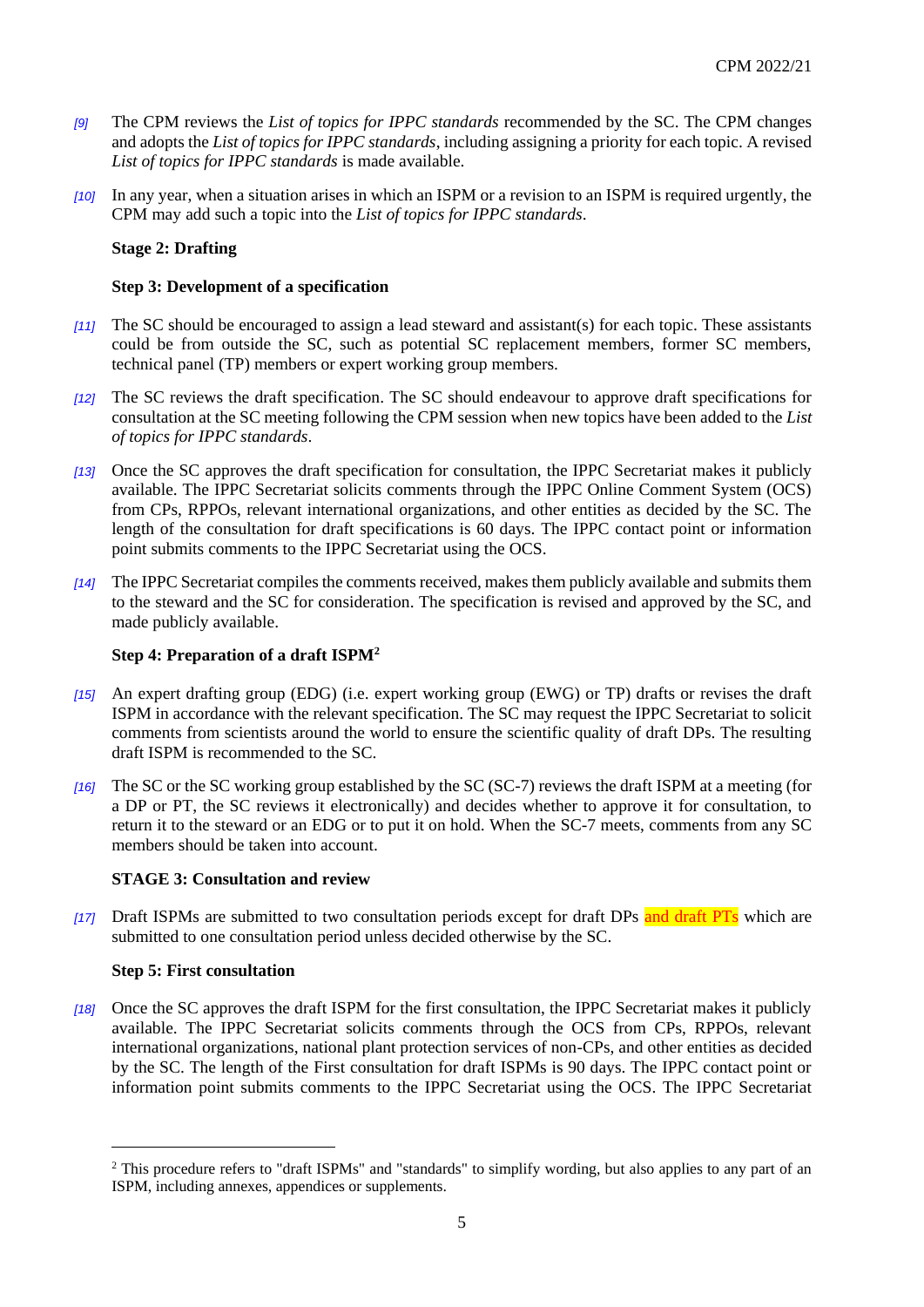compiles the comments received, makes them publicly available and submits them to the steward for consideration.

- *[19]* The steward reviews the comments, prepares responses to the comments, revises the draft ISPM and submits them to the IPPC Secretariat. These are made available to the SC. Taking the comments into account, the SC-7 or TP (for draft DPs or draft PTs) revises the draft ISPM and recommends it to the SC.
- *[20]* For draft ISPMs other than draft DPs and draft PTs, responses to the major issues raised in the comments are recorded in the report of the SC-7 meeting. Once the SC-7 recommends the draft ISPM to the SC, the IPPC Secretariat makes it publicly available.
- *[21]* For draft PTs, the SC may recommend them for adoption by the CPM if no significant or major technical comments are made during the first consultation.
- *[22]* For draft PTs or draft DPs, once the SC has approved them and the responses to comments, the drafts and responses to comments are made publicly available. A summary of the major issues discussed by the SC for the draft DP or draft PT is recorded in the report of the following SC meeting.
- *[23]* Alternatively, to approving the draft ISPM, the SC may for example return it to the steward or an EDG, submit it for another round of consultation or put it on hold.

#### **Step 6: Second consultation**

- *[24]* Once the SC or SC-7 approves the draft ISPM for the second consultation, the IPPC Secretariat solicits comments through the OCS from CPs, RPPOs, relevant international organizations, national plant protection services of non-CPs, and other entities as decided by the SC. The length of the Second consultation is 90 days. The IPPC contact point or information point submits the comments to the IPPC Secretariat using the OCS. The IPPC Secretariat compiles the comments received, makes them publicly available and submits them to the steward for consideration.
- *[25]* The steward reviews the comments, prepares responses to the comments, revises the draft ISPM and submits the revised draft ISPM to the IPPC Secretariat. These are made available to the SC and the revised draft ISPM, other than draft PTs, is made available to CPs and RPPOs.
- *[26]* The SC reviews the comments, the steward's responses to the comments and the revised draft ISPM. For draft ISPMs other than draft PTs, the SC provides a summary of the major issues discussed by the SC. These summaries are recorded in the report of the SC meeting.
- *[27]* For draft PTs, once the SC has approved them and the responses to comments, the drafts and responses to comments are made publicly available. A summary of the major issues discussed by the SC for the draft PT is recorded in the report of the following SC meeting.
- *[28]* Alternatively, to recommending the draft ISPM to the CPM, the SC may for example return it to the steward or an EDG, submit it for another round of consultation, or put it on hold.

#### **STAGE 4: Adoption and publication**

#### **Step 7: Adoption**

- For draft ISPMs other than draft DPs:
- *[29]* Following recommendation by the SC, the draft ISPM is included on the agenda of the CPM session. The IPPC Secretariat should make the draft ISPM presented to the CPM for adoption available in the languages of the Organization as soon as possible and at least six weeks before the opening of the CPM session.
- *[30]* If all CPs support the adoption of the draft ISPM, the CPM should adopt the ISPM without discussion.